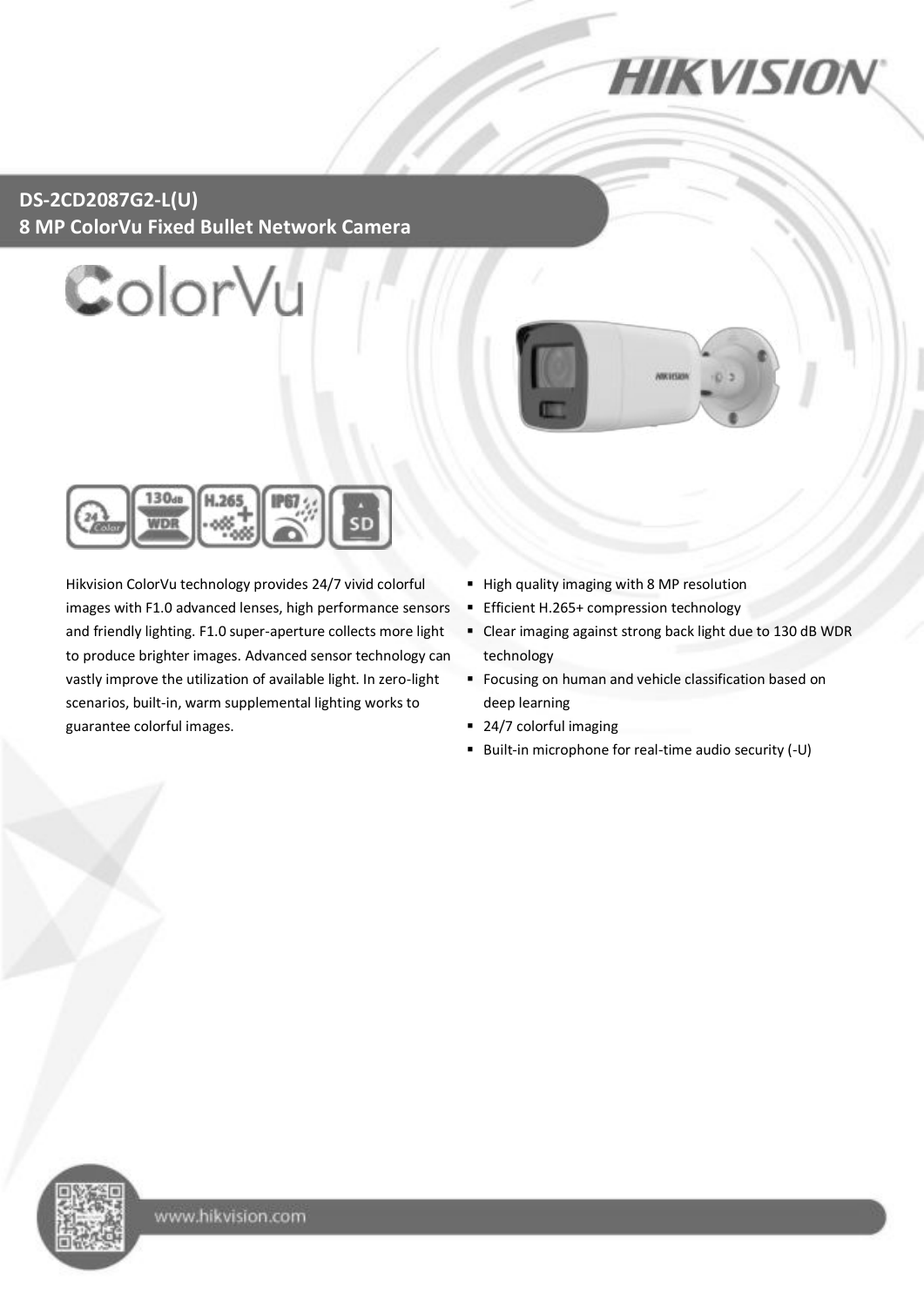

# **Specification**

| Camera                      |                                                                     |  |  |
|-----------------------------|---------------------------------------------------------------------|--|--|
| Image Sensor                | 1/1.2" Progressive Scan CMOS                                        |  |  |
| Min. Illumination           | 0.0005 Lux @ (F1.0, AGC ON), 0 Lux with Light                       |  |  |
| Shutter Speed               | 1/3 s to 1/100,000 s                                                |  |  |
| Slow Shutter                | Yes                                                                 |  |  |
| P/N                         | P/N                                                                 |  |  |
| Wide Dynamic Range          | 130 dB                                                              |  |  |
| Angle Adjustment            | Pan: 0° to 360°, tilt: 0° to 90°, rotate: 0° to 360°                |  |  |
| Lens                        |                                                                     |  |  |
|                             | 2.8 mm: 4.5 m to $\infty$                                           |  |  |
| Depth of Focus              | 4 mm: 7 m to $\infty$                                               |  |  |
|                             | 6 mm: 13 m to $\infty$                                              |  |  |
|                             | 2.8 mm, horizontal FOV102°, vertical FOV 52°, diagonal FOV 124°     |  |  |
| Lens Type & FOV             | 4 mm, horizontal FOV 88°, vertical FOV 49°, diagonal FOV 102°       |  |  |
|                             | 6 mm, horizontal FOV 54°, vertical FOV 30°, diagonal FOV 62°        |  |  |
| Aperture                    | F1.0                                                                |  |  |
| <b>DORI</b>                 |                                                                     |  |  |
|                             | 2.8 mm, D: 96 m, O: 38 m, R: 19 m, I: 9 m                           |  |  |
| <b>DORI</b>                 | 4 mm, D: 111 m, O: 44 m, R: 22 m, I: 11 m                           |  |  |
|                             | 6 mm, D: 167 m, O: 66 m, R: 33 m, I: 16 m                           |  |  |
| Illuminator                 |                                                                     |  |  |
| White Light Range           | 40 m                                                                |  |  |
| Smart Supplement Light      | Yes                                                                 |  |  |
| <b>Video</b>                |                                                                     |  |  |
| Max. Resolution             | $3840 \times 2160$                                                  |  |  |
|                             | 50Hz: 20 fps (3840 × 2160, 3072 × 1728)                             |  |  |
| Main Stream                 | 25 fps (2688 × 1520, 1920 × 1080, 1280 × 720)                       |  |  |
|                             | 60Hz: 20 fps (3840 × 2160, 3072 × 1728)                             |  |  |
|                             | 30 fps (2688 × 1520, 1920 × 1080, 1280 × 720)                       |  |  |
| Sub Stream                  | 50Hz: 25 fps (640 × 480, 640 × 360, 320 × 240)                      |  |  |
|                             | 60Hz: 30 fps (640 $\times$ 480, 640 $\times$ 360, 320 $\times$ 240) |  |  |
| Third Stream                | 50Hz: 25 fps (1280 × 720, 640 × 480, 640 × 360, 320 × 240)          |  |  |
|                             | 60Hz: 30 fps (1280 × 720, 640 × 480, 640 × 360, 320 × 240)          |  |  |
|                             | Main stream: H.265/H.264/H.264+/H.265+                              |  |  |
| Video Compression           | Sub-stream: H.265/H.264/MJPEG                                       |  |  |
|                             | Third stream: H.265/H.264                                           |  |  |
| Video Bit Rate              | 32 Kbps to 16 Mbps                                                  |  |  |
| H.264 Type                  | Baseline Profile/Main Profile/High Profile                          |  |  |
| H.265 Type                  | Main Profile                                                        |  |  |
| $H.264+$                    | Main Stream supports                                                |  |  |
| $H.265+$                    | Main Stream supports                                                |  |  |
| <b>Bit Rate Control</b>     | CBR/VBR                                                             |  |  |
| Scalable Video Coding (SVC) | Yes                                                                 |  |  |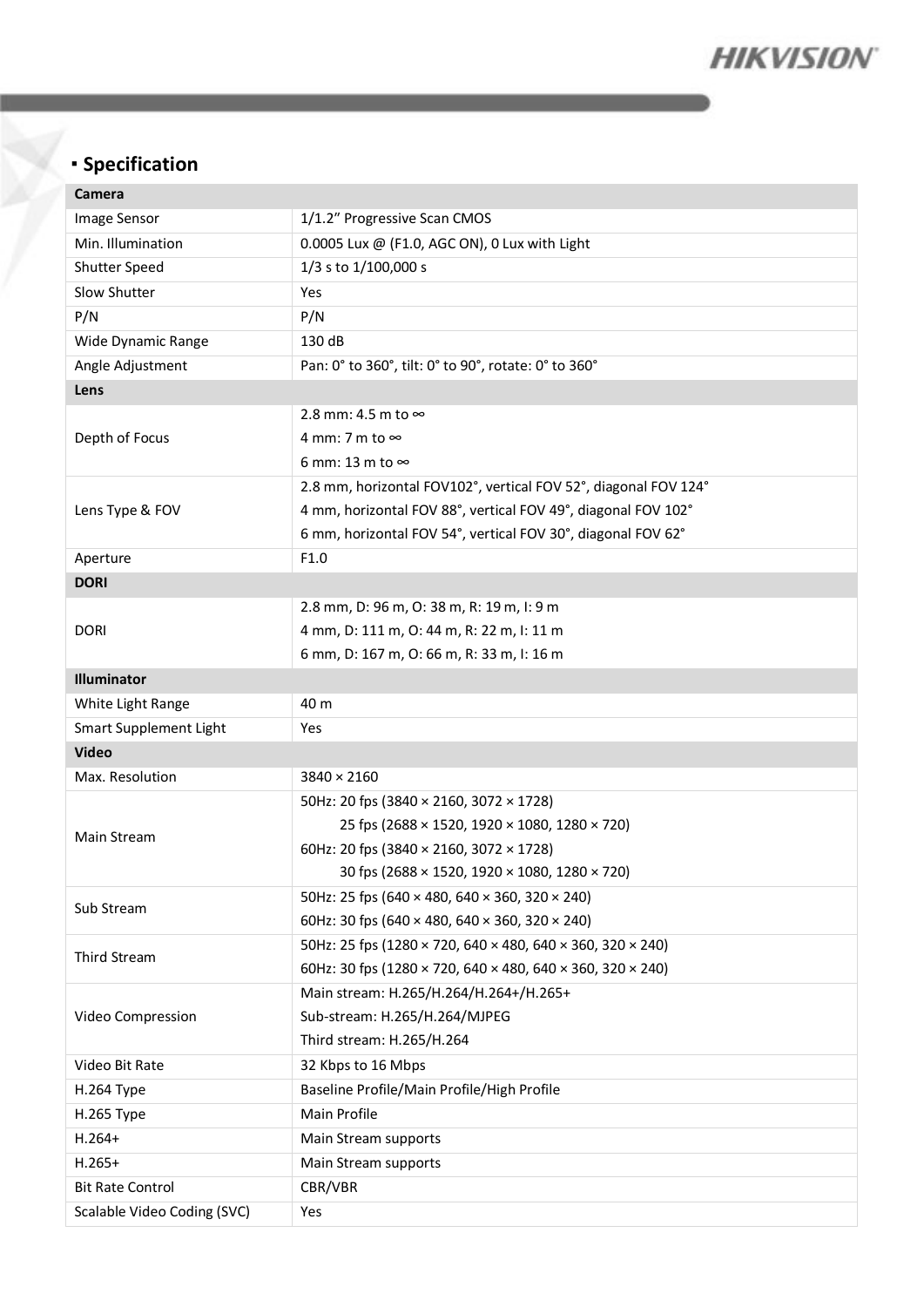

| Region of Interest (ROI)           | 1 fixed region for main stream and sub-stream                                                        |  |  |
|------------------------------------|------------------------------------------------------------------------------------------------------|--|--|
| <b>Audio</b>                       |                                                                                                      |  |  |
| Audio Compression                  | -U: G.711ulaw/G.711alaw/G.722.1/G.726/MP2L2/PCM/MP3/AAC                                              |  |  |
| <b>Audio Bit Rate</b>              | -U: 64 Kbps (G.711 ulaw)/64 Kbps(G.711 alaw)/16 Kbps(G.722.1)/16 Kbps(G.726)/32 to                   |  |  |
|                                    | 192 Kbps(MP2L2)/8 to 320 Kbps(MP3)/16 to 64Kbps(AAC)                                                 |  |  |
| Audio Sampling Rate                | -U: 8 kHz/16 kHz/32 kHz/44.1 kHz/48 kHz                                                              |  |  |
| <b>Environment Noise Filtering</b> | -U: Yes                                                                                              |  |  |
| <b>Network</b>                     |                                                                                                      |  |  |
| Simultaneous Live View             | Up to 6 channels                                                                                     |  |  |
| API                                | Open Network Video Interface (Profile S, Profile G), ISAPI, SDK                                      |  |  |
| Protocols                          | TCP/IP, ICMP, HTTP, HTTPS, FTP, DHCP, DNS, DDNS, RTP, RTSP, NTP, UPnP, SMTP,                         |  |  |
|                                    | IGMP, 802.1X, QoS, IPv6, UDP, Bonjour, SSL/TLS, PPPoE, SNMP                                          |  |  |
| User/Host                          | Up to 32 users. 3 user levels: administrator, operator and user                                      |  |  |
|                                    | Password protection, complicated password, HTTPS encryption, IP address filter,                      |  |  |
| Security                           | Security Audit Log, basic and digest authentication for HTTP/HTTPS, TLS 1.1/1.2, WSSE                |  |  |
|                                    | and digest authentication for Open Network Video Interface                                           |  |  |
| Network Storage                    | MicroSD/SDHC/SDXC card (256 GB) local storage, and NAS (NFS, SMB/CIFS), auto                         |  |  |
|                                    | network replenishment (ANR)                                                                          |  |  |
| Client                             | iVMS-4200, Hik-Connect, Hik-Central                                                                  |  |  |
|                                    | Plug-in required live view: IE 10, IE 11                                                             |  |  |
| Web Browser                        | Plug-in free live view : Chrome 57.0+, Firefox 52.0+                                                 |  |  |
|                                    | Local service: Chrome 57.0+, Firefox 52.0+                                                           |  |  |
|                                    |                                                                                                      |  |  |
| Image                              |                                                                                                      |  |  |
| Day/Night Switch                   | Day, Night, Auto, Schedule                                                                           |  |  |
| Image Enhancement                  | BLC, HLC, 3D DNR                                                                                     |  |  |
| Image Parameters Switch            | Yes                                                                                                  |  |  |
|                                    | Rotate, mirror, privacy mask, saturation, brightness, contrast, sharpness, gain, white               |  |  |
| Image Settings                     | balance adjustable by client software or web browser                                                 |  |  |
| Interface                          |                                                                                                      |  |  |
| <b>Built-in Microphone</b>         | -U: Yes                                                                                              |  |  |
| On-board Storage                   | Built-in micro SD/SDHC/SDXC slot, up to 256 GB                                                       |  |  |
| Hardware Reset                     | Yes                                                                                                  |  |  |
| <b>Communication Interface</b>     | 1 RJ45 10 M/100 M self-adaptive Ethernet port                                                        |  |  |
| <b>Event</b>                       |                                                                                                      |  |  |
|                                    | Motion detection (human and vehicle), video tampering alarm, exception (network                      |  |  |
| <b>Basic Event</b>                 | disconnected, IP address conflict, illegal login, HDD full, HDD error)                               |  |  |
| <b>Smart Event</b>                 | Scene change detection                                                                               |  |  |
| <b>Deep Learning Function</b>      |                                                                                                      |  |  |
| Face Capture                       | Yes                                                                                                  |  |  |
| <b>Premier Protection</b>          | Line crossing detection, intrusion detection, region entrance detection, region exiting<br>detection |  |  |
| General                            |                                                                                                      |  |  |
| Linkage Method                     | Upload to FTP/memory card/NAS, notify surveillance center, trigger record, trigger                   |  |  |

Y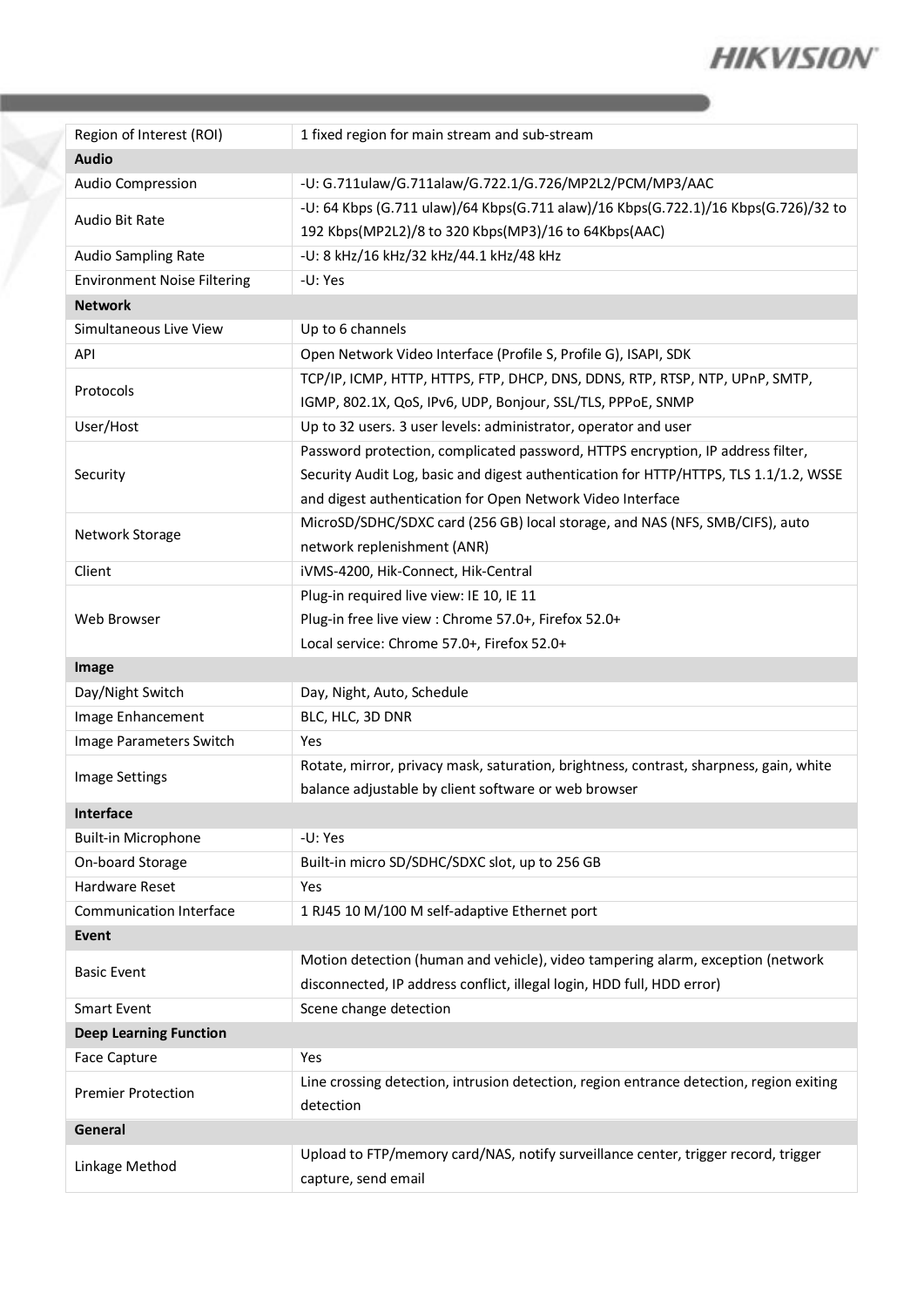

| Web Client Language                        | 33 languages                                                                             |  |  |
|--------------------------------------------|------------------------------------------------------------------------------------------|--|--|
|                                            | English, Russian, Estonian, Bulgarian, Hungarian, Greek, German, Italian, Czech, Slovak, |  |  |
|                                            | French, Polish, Dutch, Portuguese, Spanish, Romanian, Danish, Swedish, Norwegian,        |  |  |
|                                            | Finnish, Croatian, Slovenian, Serbian, Turkish, Korean, Traditional Chinese, Thai,       |  |  |
|                                            | Vietnamese, Japanese, Latvian, Lithuanian, Portuguese (Brazil), Ukrainian                |  |  |
| <b>General Function</b>                    | Anti-flicker, heartbeat, password reset via e-mail, pixel counter                        |  |  |
| Software Reset                             | Yes                                                                                      |  |  |
| <b>Storage Conditions</b>                  | -30 °C to 60 °C (-22 °F to 140 °F). Humidity 95% or less (non-condensing)                |  |  |
| <b>Startup and Operating</b><br>Conditions | -30 °C to 60 °C (-22 °F to 140 °F). Humidity 95% or less (non-condensing)                |  |  |
| Power Supply                               | 12 VDC ± 25%, reverse polarity protection                                                |  |  |
|                                            | PoE: 802.3af, Class 3                                                                    |  |  |
| Power Consumption and                      | 12 VDC, 0.6 A, max. 7 W                                                                  |  |  |
| Current                                    | PoE (802.3af, 36 V to 57 V), 0.3 A to 0.2 A, max. 8.5 W                                  |  |  |
| Power Interface                            | Ø5.5 mm coaxial power plug                                                               |  |  |
| Material                                   | Front cover: metal, back cover: metal                                                    |  |  |
| Camera Dimension                           | $78.8 \times 78.6 \times 215.2$ mm $(3.1'' \times 3.1'' \times 8.5'')$                   |  |  |
| Package Dimension                          | $315 \times 137 \times 141$ mm (12.4" $\times$ 5.4" $\times$ 5.6")                       |  |  |
| Camera Weight                              | Approx. 860 g (1.9 lb.)                                                                  |  |  |
| With Package Weight                        | Approx. 1265 g (2.8 lb.)                                                                 |  |  |
| Approval                                   |                                                                                          |  |  |
| Class                                      | Class B                                                                                  |  |  |
| EMC                                        | FCC SDoC (47 CFR Part 15, Subpart B);                                                    |  |  |
|                                            | CE-EMC (EN 55032: 2015, EN 61000-3-2: 2014, EN 61000-3-3: 2013, EN 50130-4: 2011         |  |  |
|                                            | $+A1: 2014);$                                                                            |  |  |
|                                            | RCM (AS/NZS CISPR 32: 2015);                                                             |  |  |
|                                            | IC VoC (ICES-003: Issue 6, 2016)                                                         |  |  |
| Safety                                     | UL (UL 60950-1);                                                                         |  |  |
|                                            | CB (IEC 60950-1:2005 + Am 1:2009 + Am 2:2013, IEC 62368-1:2014);                         |  |  |
|                                            | CE-LVD (EN 60950-1:2005 + Am 1:2009 + Am 2:2013, IEC 62368-1:2014)                       |  |  |
| Environment                                | CE-RoHS (2011/65/EU); WEEE (2012/19/EU); Reach (Regulation (EC) No 1907/2006)            |  |  |
| Protection                                 | IP67 (IEC 60529-2013)                                                                    |  |  |

#### **Available Model**

DS-2CD2087G2-L (2.8/4/6 mm) DS-2CD2087G2-LU (2.8/4/6 mm)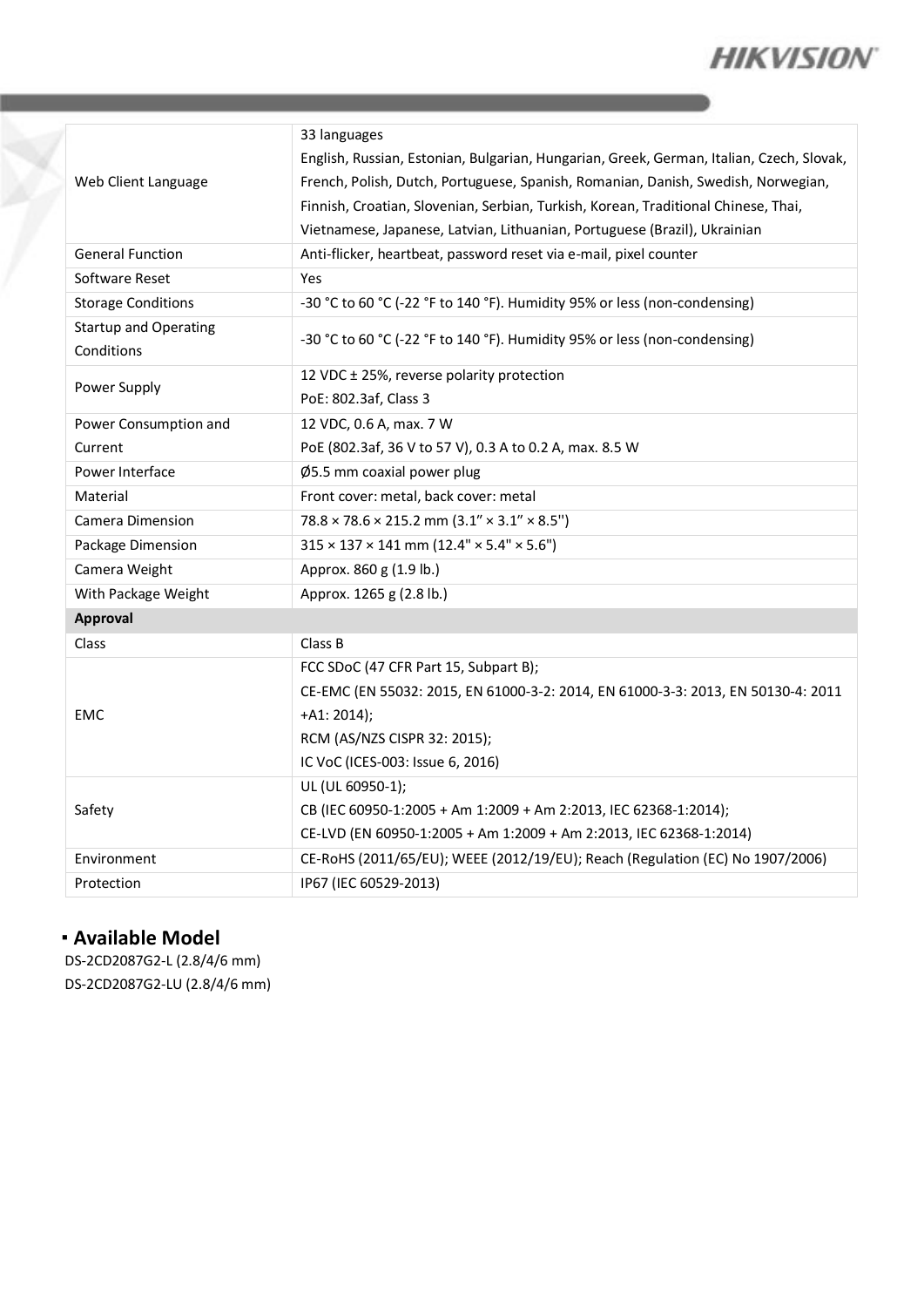

### **Dimension**



### **Accessory**

## **Optional**

| <b>DS-1276ZJ-SUS</b> | <b>DS-1275ZJ-SUS</b>       | <b>DS-1280ZJ-S</b>  |
|----------------------|----------------------------|---------------------|
| <b>Corner Mount</b>  | <b>Vertical Pole Mount</b> | <b>Junction Box</b> |
|                      |                            |                     |
| ÷                    |                            |                     |